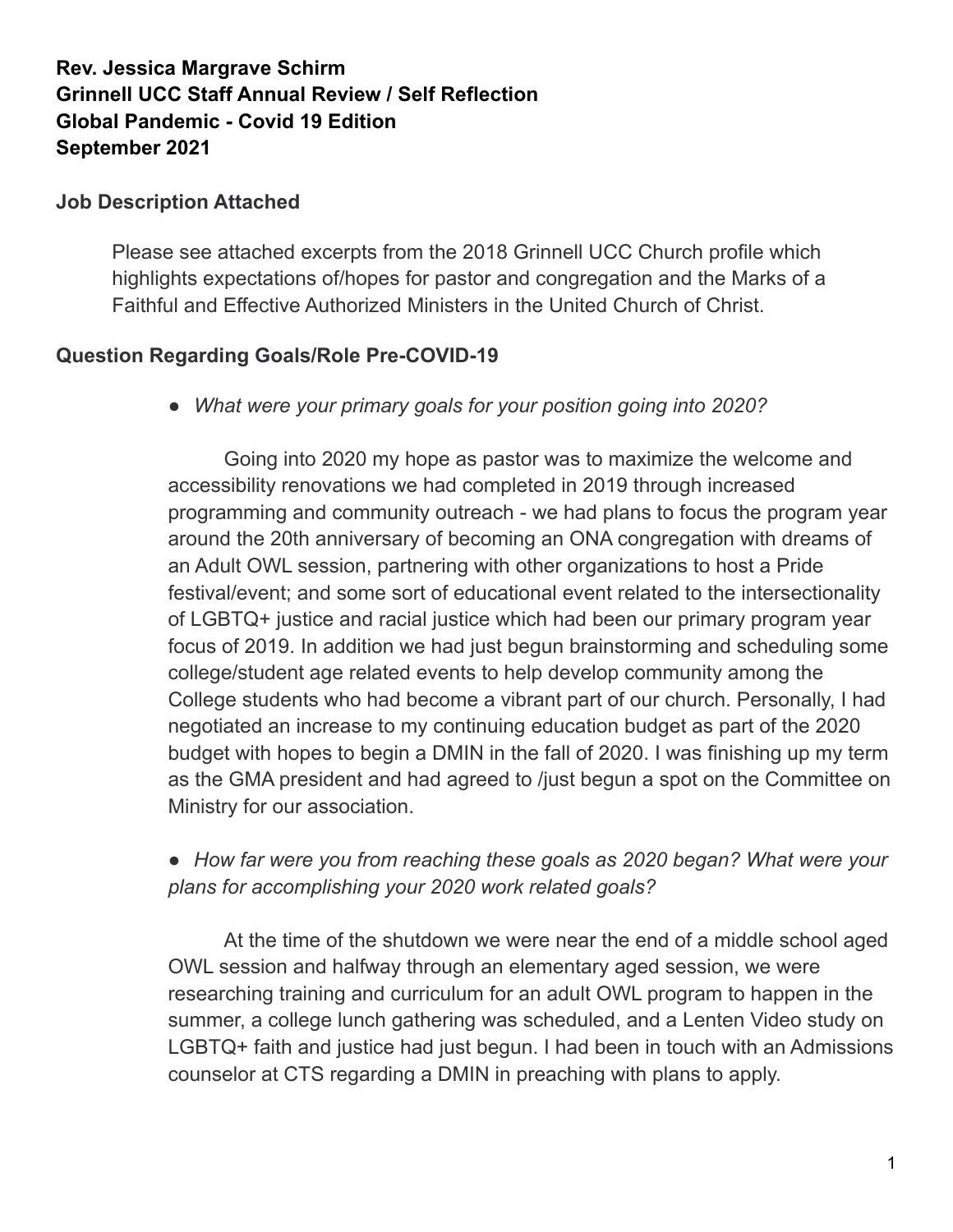*● How were you feeling about your role/job description/contribution to Grinnell UCC at the start of 2020? How did you feel about the support you had personally, professionally? How would you assess the morale in the office and congregation and the mission and vision of our community of faith pre-March 2020?*

At the start of 2020 I was still in humbled amazement that I was the pastor of Grinnell UCC, and honestly wasn't "waiting for the other shoe to drop" as pastors are often wont/warned to do. I believed I was exactly where I was supposed to be at exactly the right time and felt deep love for the congregation and hope for the ministries ahead. I was incredibly proud of the Grace Abounds Accessibility and Welcome renovation - not just the building work itself, but our ability to conduct a successful capital campaign and a robust stewardship campaign simultaneously. The inequity of income related to tithes and offerings was something the search committee had discussed extensively with me and in less than two years it felt like we had made huge strides towards balancing our giving platform and generating energy around funding the mission and vision and future of the church. I felt supported and trusted by the board and staff and was in the process of convening (my second attempt at convening) a PRC as the shut down began. Feedback from the congregation after my first year and half as pastor was universally supportive and positive. The building renovations brought a lot of hope and excitement to the wider church community and there was great participation in all areas of our Christian Education as well. While 2019 had taken its toll a bit on the staff having to work through the building being loud and in a constant state of flux, as a staff we were eager for the ways in which 2020 would allow us to truly live into programming and ministry plans where "No matter who you are or where you are on life's journey, you are welcome here" was something we tangibly lived out. Staffing wise we made some changes, namely hiring a maintenance custodian in place of outsourcing those tasks to a variety of other companies which saved us money on the budget and stress for Elizabeth related to communication and getting things done. Our maintenance custodian had been in place for one month before the shutdown began.

#### **Questions Regarding Role/Accomplishments Post-COVID-19**

As I reflect on March 2020 to May 2021 (when we returned to in person worship) I firmly believe that had 2020 handed me, my family and our church "just" a global pandemic OR "just" the death of both my dad and Matt's dad (plus a broken leg for me and emergency surgery for Matt in either scenario, along with intensified Police brutality and racial violence and the deaths of two of our church matriarchs), I think I would have been able to cope in a way where, looking back on 2020, I would have felt like I'd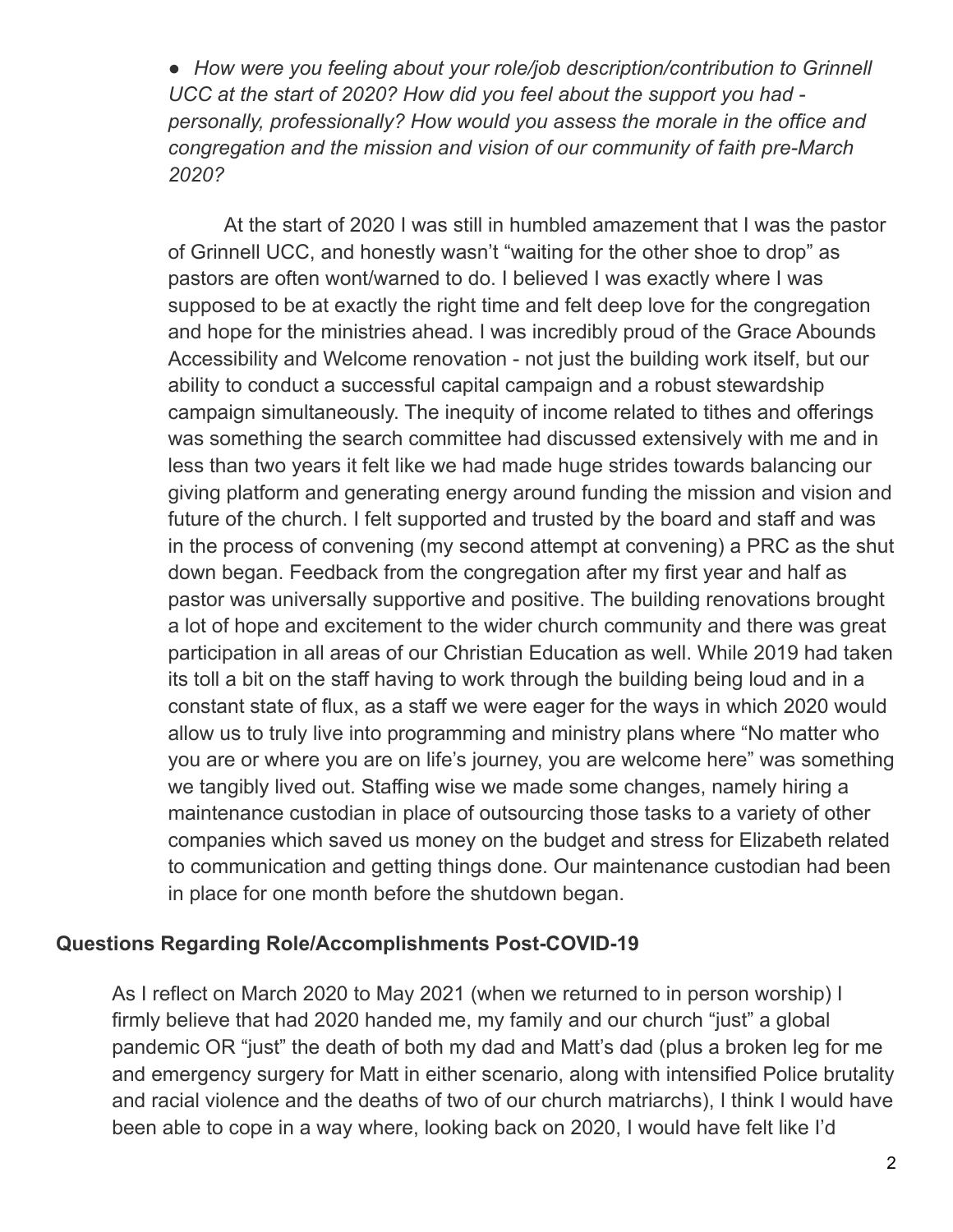survived and grown as a person and professional by redistributing my emotional, spiritual, familial and professional resources to the area most in need - either my own grief and the grief of my family (while keeping professional stuff status quo) OR the complete alteration of life/church as we know it (while keeping family stuff somewhat status quo). As these devastating realities combined to create a perfect storm, the likes of which I was entirely unequipped for as a person and a pastor, I look back on 2020 with a sense of utter loss and failure and flailing on every level. As I type this my heart is racing, my hands are clammy and I feel the panic, anxiety and grief creeping in that undergirded nearly every moment of the last 18 months as if it were March 7 or August 9 or September 2 all over again. My experience of this last year and a half is not unique, it is not better or worse than anyone else's, but it is real, just as everyone's is. I am grateful for this space to name it and own it as I try to pull together a reflection of what it meant to be the pastor at Grinnell UCC over these last 18 months.

● *Given the changing nature of life and work during this time, what additional tasks or roles did you take on to contribute to getting Grinnell UCC to this point in the pandemic? What are some sacrifices you made to get the Grinnell UCC to this point in the pandemic? What pandemic related challenge are you most proud of overcoming?*

As soon as I was back to Iowa after my dad's funeral Elizabeth and I quickly began brainstorming ways in which we could maintain some semblance of worship for our intergenerational congregation, many of whom, including our music director Ken, were very limited with technological skills, resources and equipment. Our initial goal was to cultivate a worship resource that would be accessible to the least technological person in our congregation - this looked like orders of worship and manuscript sermons mailed or emailed to the entire congregation with an audio sermon recording (which was the only technological component to our worship that was in place pre-pandemic) made available via links in the email. It was quickly obvious that the churches that already had a pattern of video recording and live streaming complete worship experiences were ahead of the pandemic worship requirements and we were woefully behind. Over time, folks in the congregation asked for more technologically advanced worship opportunities, like they were seeing other churches do, so Elizabeth and I learned how to record decent quality worship videos, create and share youtube playlists, and then eventually lead worship via Zoom. In addition to this I learned how to utilize facebook live for Lectio Divina Bible studies and we increased our church wide communication with Tuesdays Together emails. I worried about and prayed regularly for our ability to provide a good quality online worship experience with few skilled and willing volunteers to help and with minimal tech skills between both Elizabeth and I.

I attempted to create an intergenerational small group network for pandemic pastoral care - utilizing members of the Governing Board and Care Connections team as team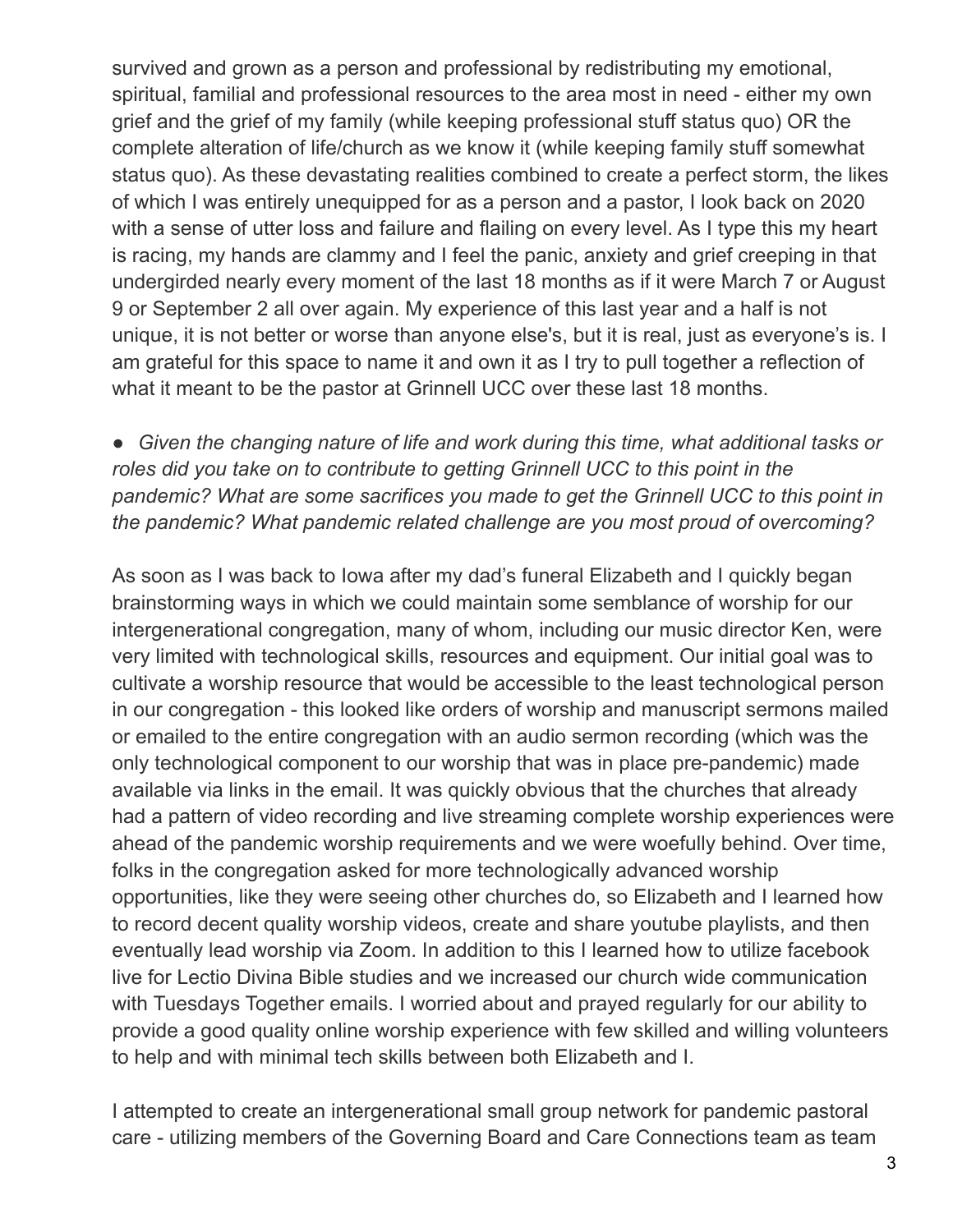leaders with the hope that these small groups would be able to communicate on a regular basis, keep the wider church abreast of otherwise unknown needs and could maintain a sense of fellowship and pastoral connection despite our social distancing. There was little traction with this effort - the intergenerational nature seemed to be a deterrent for leaders and group members and this quickly fell by the wayside. I did my best to maintain pastoral connections with folks individually - via phone calls, emails, hand written notes, etc. We also hosted monthly in person, outdoor, brief worship gatherings in September, October and November to give folks a safe way to see each other and feel a part of the community and online Zoom fellowships before Zoom worship became the norm.

Despite the limits, concerns and struggles that we had regarding the evolution of our pandemic worship offerings, I am incredibly grateful for the core group of folks who faithfully worshipped with us through every iteration and offered support and prayer and encouragement along the way. In addition to our worship and pastoral care efforts, it was equally important to maintain our Christian education programming and our wider social justice ministries and to do what we could to make Advent and Christmas especially meaningful. I am deeply grateful for Erin's leadership in this area and the ways in which our Christian Education programming evolved to allow for online classes, the robust thought and intention that went into our Advent bags and Children's pageant and the ways in which our church became a host site for a vigil and memorial for a George Floyd and Michael Williams maintaining our historical commitment to anti-racist work even in the midst of the pandemic.

## *● What skills or knowledge have you developed over the last 18 months that enabled you to be successful in your role during the crisis?*

So much technology! I've never been a very tech-oriented person and, while seeing the benefits of technology for making worship more accessible (i.e. screens in sanctuary for visibility, etc) the level of technology knowledge required to sustain a year and a half of church, entirely in an online format, was daunting and exhausting. I'm grateful for what I've learned, especially the ways in which Zoom allows for a hybrid learning platform in Sunday School, keeping our unvaccinated kids safe. I've also keenly learned the limits of my technological knowledge/capacity and am eternally grateful for the volunteers who stepped up to the plate when we returned to in person worship in the face of an urgent need for a live-stream option. Live-streaming will be a permanent fixture to our worship going forward, as it contributes to our accessibility and welcome, and dare I say I'm "thankful" to the pandemic for forcing us to figure that out.

In addition to learning what I have about technology in relation to worship, Christian education and pastoral care, this has been a year of learning and growth for me related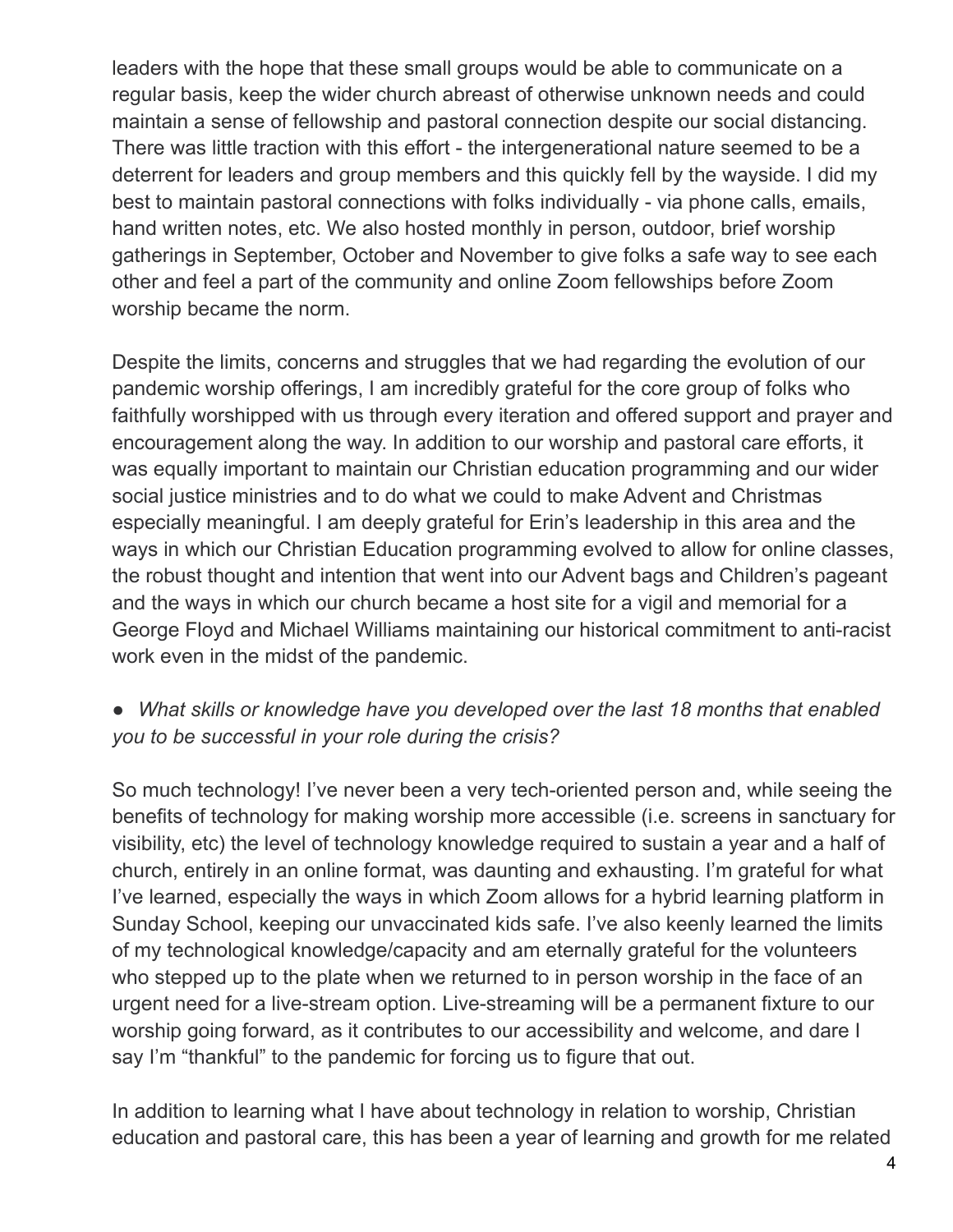to my own grief, vulnerability, fragility, and emotional/mental/spiritual capacity. In the 'before times' I would routinely say that "self-care" and "Sabbath" were my two greatest challenges as a professional. I had to work very hard at not working - not thinking about work, not checking my email, not reading work related books, not just sending that quick text, not filling my sabbath time with housework or errands. While I had developed some Sabbath routines and self care skills prior to the pandemic and deaths of our dads, I found myself woefully flailing when the rubber met the road. As one therapist asked me, "What would it look like to cultivate a life - both personally and professionally - where you didn't need a pandemic, horrific personal tragedy and a broken leg to finally convince you that it is ok to spend regular time laying down in green pastures and resting." The last 18 months have forced me to deeply examine my self-care habits, develop skills for resting and restoration that are maintainable, and set some boundaries related to my pastoral work/life balance that have, unfortunately, resulted in pushback from a few members of the congregation. However, I am convinced that I am well on my way to being healthier in body, mind and spirit, and healthier as a pastor, than I have been in a long time. As I said before, I have these past awful 18 months to thank for that.

### ● *How has the crisis allowed you to work on additional projects you previously did not have the opportunity to?*

See the previous question for my answer to this related to self-care and boundaries.

As I alluded to earlier in this reflection, before the start of the pandemic I had attempted to convene a Pastoral Relations Committee twice. My need for additional professional support during the last 18 months resulted in a third and successful gathering of a PRC. This group has been invaluable in creating a space for some important congregational work/conversations/reconciliation/reflection to happen. I am grateful for the ways in which Rick Ramsey, Judy Scheer, Henry Rietz and Laura Nelson Lof have loved and supported Grinnell United Church of Christ, and me as its minister in this long, strange season.

#### ● *Have your career aspirations or development goals changed as a result of the pandemic?*

One of the most delightfully surprising outcomes of these last 18 months is mine and Matt's evaluation and trajectory of our career paths which, in turn, has allowed our family to make the decision to (finally) move to Grinnell. I know that having a minister who lives in Grinnell is something our congregation has longed for for many years now and I am so glad that our family is finally in a place where that is possible. While Matt's story is his own, what we both have experienced over this past year and a half is a total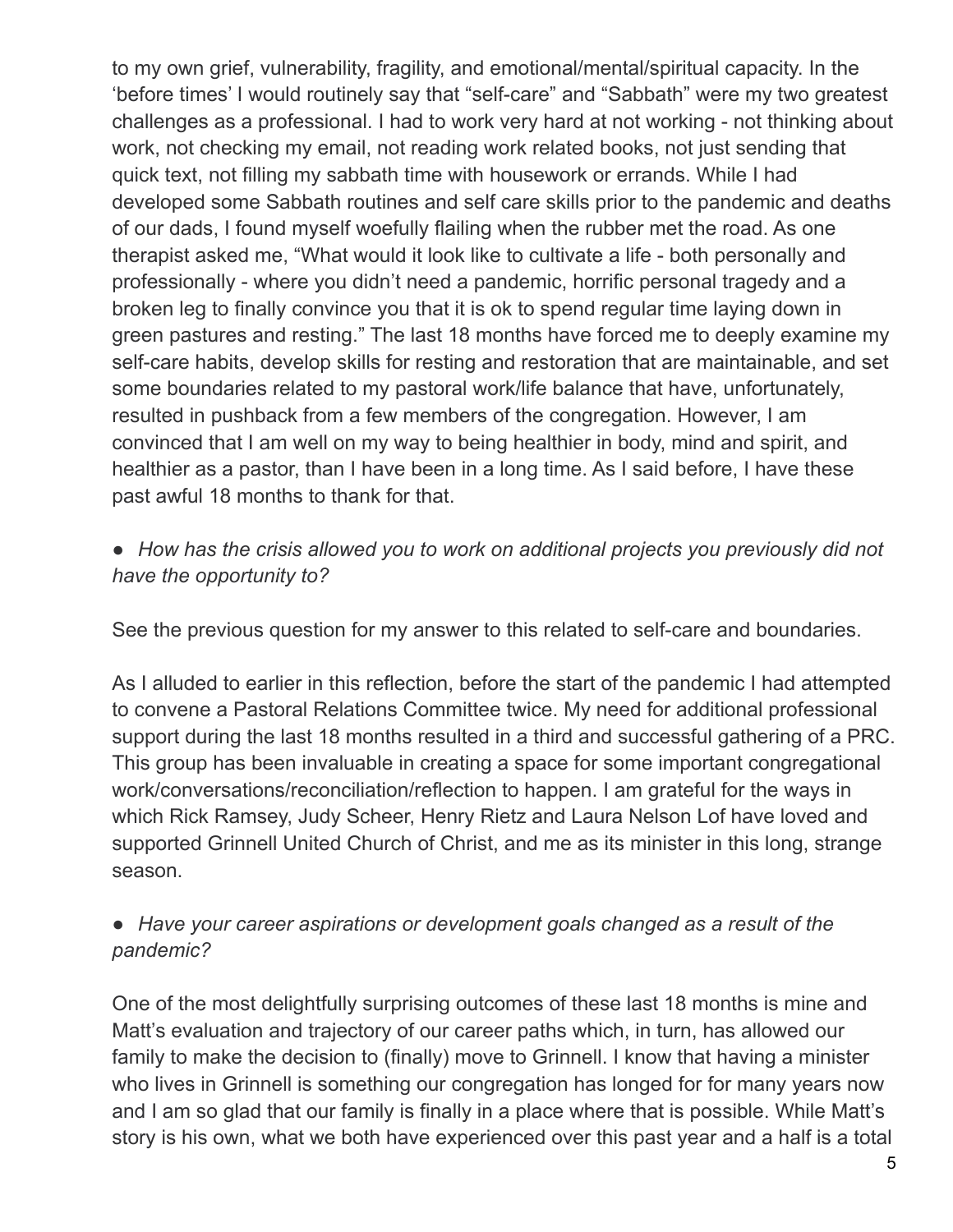reimagining of who we are as people, parents, partners and professionals. Our family tree has suffered the loss of a branch on both sides, we've both learned that the poor boundaries we've maintained professionally have corrupted our family life and mental and emotional wellbeing to an unhealthy level. We've questioned our callings (he's as called to baseball as I am to ministry) and re-evaluated what it looks like to live out these callings in a way that infuses our family and our marriage with life instead of grief. We've reassessed our financial goals, our professional goals and future goals to get to, what I think is, the healthiest place we've been in as a couple and a family in years. Moving to Grinnell will not only allow me to be even more invested in Grinnell UCC than I already am, along with the ministerial and denominational efforts in the wider community, but will allow us to gain some financial freedom which will make it even more possible for me to work towards a terminal degree in the near future (while also putting kiddos through college in the next few years…yikes)

One of the questions I've asked myself over these last 18 months is if it is more important for Grinnell UCC to have a minister who is a Preacher who also provides Pastoral Care/Wider Ministries or to have a minister who is a Pastoral Caregiver/Involved in Wider Ministries who also Preaches. I've come to the conclusion from conversations with and criticism from church folk, and re-reading the church profile from the search and call process has helped confirm this, that Preaching is the most important thing I do in the context of my all-encompassing pastoral ministry here at Grinnell UCC. Knowing this affects the ways I allocate my working hours during the week and has confirmed that if and when I do move forward with a DMin, I will focus on finding a program that specializes in preaching.

## ● *Where would you like to see yourself grow? Where are you vulnerable and need extra support? What self-care practices sustained you during the last 18 months?*

I am embracing spiritual retreat and renewal as a growth priority going forward. I plan to apply for the 2022 Women Touched By Grace Cohort hosted by the Our Lady of Grace Monastery in Beechgrove, Indiana which will provide multiple opportunities over the next 2.5 years for this work. In addition, I am going to begin the initial planning process for my sabbatical in 2024 which will prioritize spiritual renewal as well.

It is embarrassing for me to say that these last 18 months have been the first time in my adult/professional/ministerial life where I have routinely felt like I was failing at my job, where people were verbally disappointed and disapproving of me, and where I questioned my calling and my ability and my skill related to this vocation. I suppose I'm lucky that I've spent 20 years in ministry to only now (or perhaps only knowingly now) flail like I have recently. It has been humbling, hurtful, and isolating. 2020 irrevocably changed me from the inside out and much of who I am as a person and as a pastor still